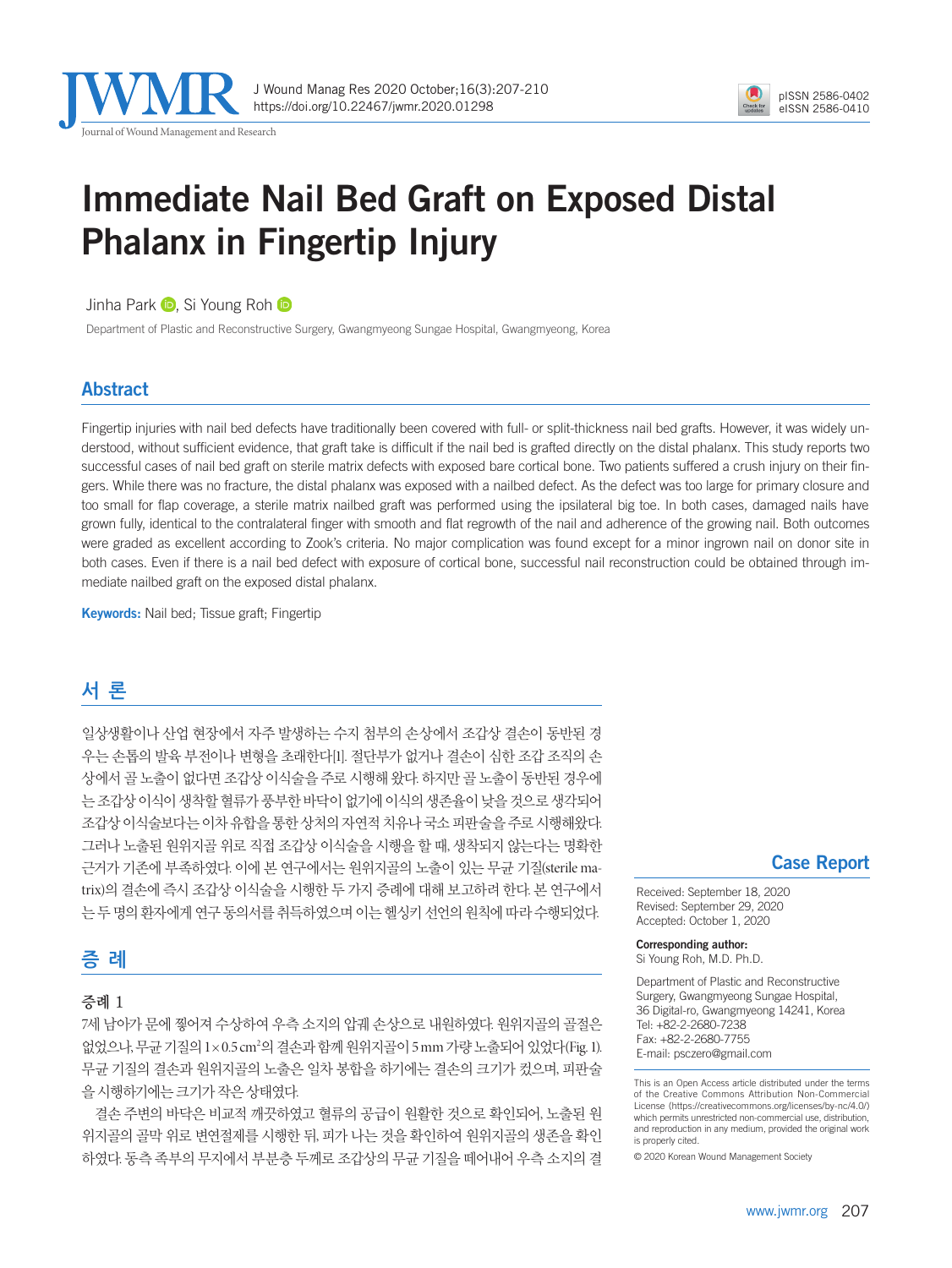# JWMR



Fig. 1. Preoperative findings (case 1). (A) A 7-year-old patient presented with a defect in the sterile matrix and about 5 mm exposure of distal phalanx on the right little finger. The amputee was absent. (B) No fracture was seen, but exposed distal phalanx was found in X-ray.



Fig. 2. Intraoperative findings (case 1). (A) A sterile matrix was taken from the ipsilateral big toe in the same shape as the defect. (B) The grafted sterile matrix was sutured on the defect according to the direction. Tie-over dressing was performed over the graft.



Fig. 3. Follow-up photographs (case 1). (A) Fifty-four months after the surgery, the shape of the nail was excellent according to Zook's criteria. (B) There was no difference between the operated nail (arrow) compared with the nail on the other hand.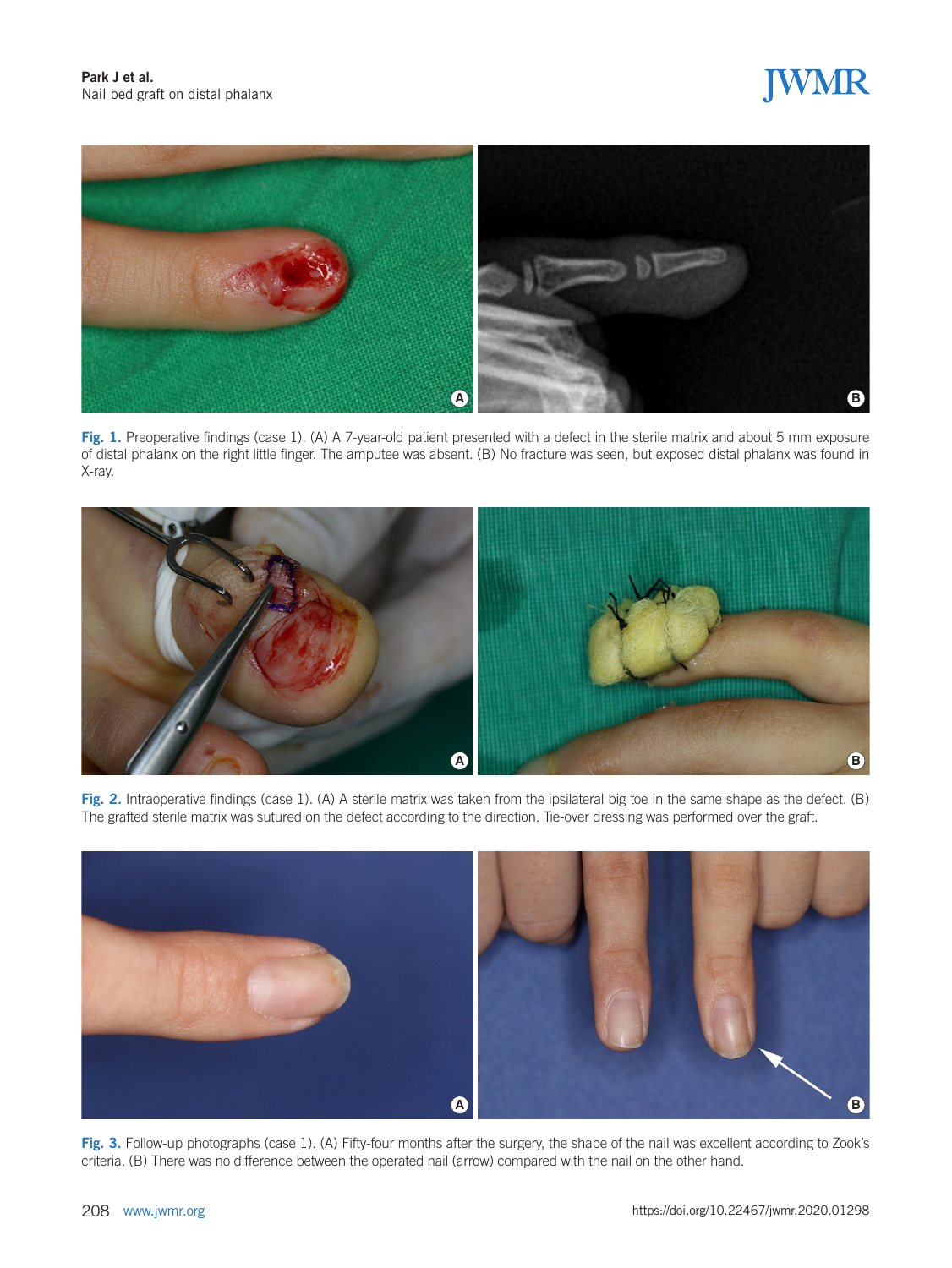## **JWMR**



Fig. 4. Preoperative finding and follow-up photograph (case 2). (A) A 24-year-old patient presented with a defect in the sterile matrix and exposure of distal phalanx. (B) Eighteen months after surgery, there was no difference between the operated nail (arrow) and the nail of the other hand.

손 부위에 위치시킨 뒤 Vicryl #6-0로 단순 봉합하였고, 조근에 기존 손톱을삽입한뒤이식편위로기존의손톱을 nylon #5-0로고정시켰 다. 이식편의 고정을 위하여 이식편 위로 봉합 고정 드레싱(tie-over dressing)을 시행하였다(Fig. 2). 봉합 고정은 수술 후 7일째에 제거하 여 이식편이 생착된 것을 확인하였다.

수술 후 3주째부터 환자의 손톱이 지라는 것을 확인하였고, 이는 모양이 바르지 않고 요철이 있는 상태였다. 수술 후 54개월 뒤 추적 관 찰에서, 손톱은완전히자라반대측소지의손톱과동일한모양을보 였다. 이는 Zook's criteria 상 excellent에 해당하였다[2]. 환자는 일상 생활에서 전혀 불편함을 느끼지 않았다. 공여부인 동측 족부의 무지 에서는 약간의 내향성 발톱이 확인되었으나 통증은 없었고, 일상생 활에지장을주지는않았다(Fig. 3).

#### 증례 2

24세 남성 환자는 프레스에 수상하여 좌측 무지의 압궤 손상으로 내원하였다. 원위지골의 골절은 없었으나 무균 기질의 1.0×1.0 cm²의 결손이있었고, 원위지골이 1 cm가량노출되었다. 증례 1과동일한방 식으로 동측 족부의 무지에서 결손 부위에 맞게 무균 기질을 떼어내 어방향에맞게결손부에봉합하였고, 분리된손톱과함께봉합고정 드레싱(tie-over dressing)을 시행하였다. 수술 후 18개월 뒤 추적 관찰 에서 반대측 손톱과 차이를 보이지 않았고, 공여부 또한 약간의 내향 성 발톱이 생긴 것 외에는 특이 문제가 없었다(Fig. 4).

### **고 찰**

조갑상 손상에 있어 치료법은 다양한 방법이 소개되고 있으나 하나 의 이상적인 치료법으로 아직 정리되지는 않았다. 비교적 작은 크기 의 결손에서는 무균 기질을 피판화시킨 뒤 전진시켜 결손 부위를 피 복할 수 있고, 절단된 끝을 다듬어 단단성형술을 시행할 수도 있으며, 이식술을시행할수도있다. 만약조갑상의결손이큰경우, 복합조갑 이식술이나, 발톱 전체를 포함한 유리 피판술을 시행할 수 있으나 이 는동측발톱전체를희생하여야하는단점이있다[3-5].

손톱의 특성상 배아 기질(germinal matrix)이 손톱 성장의 90%를 담당하며, 무기 기질(sterile matrix)은 손톱의 바로 아래층에서 손톱 이바닥과부착되게할수있는얇은세포층이다[6-9]. 이러한무기기 질의 특성을 무시한 채, 단순히 피부 이식술만을 결손부에 시행한 경 우, 배아 기질에서 자란 손톱이 이식된 피부 위로 부착이 되지 않고 뜬상태로자라게되어환자에게심한불편감을초래하게된다[10,11]. 조갑상의 결손과 함께 원위지골의 노출이 발생하면, 조갑상 이식 편의 생착을 위한 혈류가 소실되어 생착이 어렵다. 조갑상과 원위지 골은 밀접하게 붙어있어 손톱의 손상이 있는 수지 첨부의 연부 조직 결손에서는 원위지골의 노출이 비교적 흔하다. 이러한 노출된 원위 지골의 건조로 혈액 순환이 손상되고, 손상된 조갑상은 주위 조직과 함께 이차 유합되며 조갑의 변성을 일으킨다. 그러므로 일반적으로 원위지골의노출이포함된조갑상의결손에서는골의노출을피복하 기 위해 피판술을 시행하게 되며, 저자에 따라서는 피판 위에 조갑상 이식을 궈고하기도 하다[12,13].

그러나 본 연구에서는 원위지골의 노출이 있더라도 별도의 피판술 을 시행하지 않고 바로 노출된 원위지골 위에 조갑상 이식술을 시행 하였고, 이는 완전한 생착을 이루어 정상적인 손톱의 성장이 가능하 게 하였다. 이는 노출된 원위지골 주위의 상처 바닥의 혈류 공급이 원 활하였기에, 피부 이식의 생착 원리와 유사하게 이식편 주위로부터 혈관의신형성이이루어지며생착된것으로추정된다.

비록 증례의 수가 많지는 않으나 본 연구에 따르면, 무균 기질의 손 상이 1 cm2 이하이며골노출이 1 cm 이하의작은조갑상의결손에서 는 노출된 원위지골 위로 직접적인 조갑상 이식술을 시행하더라도 성공적인이식술이될수있다고생각된다.